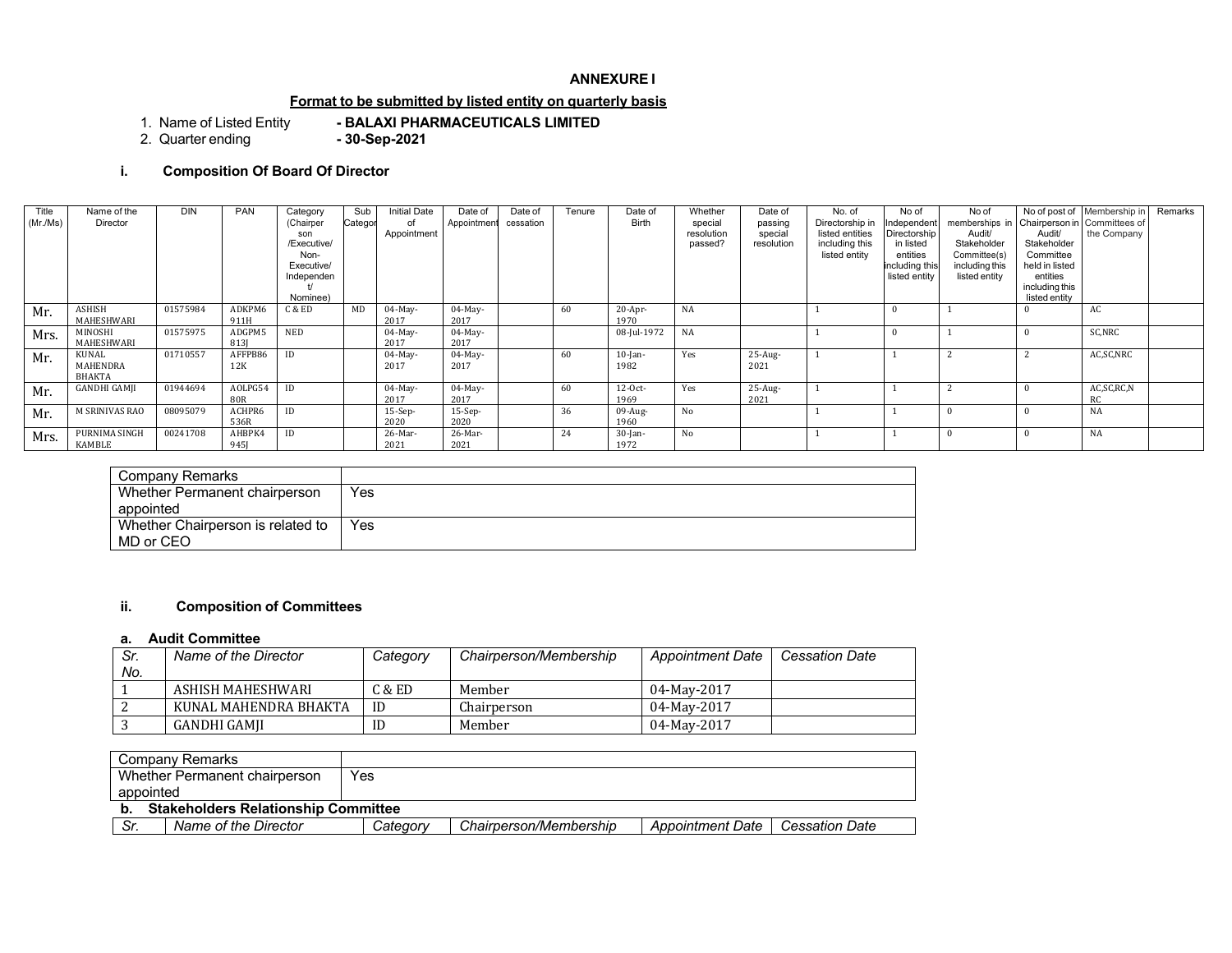| No. |                       |            |             |             |  |
|-----|-----------------------|------------|-------------|-------------|--|
|     | MINOSHI MAHESHWARI    | <b>NED</b> | Member      | 04-May-2017 |  |
|     | KUNAL MAHENDRA BHAKTA | ID         | Chairperson | 04-May-2017 |  |
|     | GANDHI GAMII          | ID         | Member      | 04-May-2017 |  |

| Company<br>Remarks                            |            |
|-----------------------------------------------|------------|
| Wh.<br>t chairperson<br>hether<br>∵ Permanent | Yes<br>___ |
| appointed                                     |            |

#### **c. Risk Management Committee**

| Sr.<br>No. | Name of the Director | Category | Chairperson/Membership | <b>Appointment Date</b> | <b>Cessation Date</b> |
|------------|----------------------|----------|------------------------|-------------------------|-----------------------|
|            |                      |          |                        |                         |                       |
|            | AMOL MANTRI          | CFO      | Member                 | 20-May-2021             |                       |
|            | ASHISH MAHESHAWRI    | C&ED     | Chairperson            | 20-May-2021             |                       |
|            | GANDHI GAMII         | ID       | Member                 | 20-May-2021             |                       |

| Remarks<br>Company                                                         |             |
|----------------------------------------------------------------------------|-------------|
| $\cdots$<br>: chairperson<br>whether <b>with</b><br><sup>.</sup> Permanent | Yes<br>$ -$ |
| appointed                                                                  |             |

# **d. Nomination and Remuneration Committee**

| Sr. | Name of the Director  | Category   | Chairperson/Membership | <b>Appointment Date</b> | <b>Cessation Date</b> |
|-----|-----------------------|------------|------------------------|-------------------------|-----------------------|
| No. |                       |            |                        |                         |                       |
|     | MINOSHI MAHESHWARI    | <b>NED</b> | Member                 | 12-Feb-2018             |                       |
|     | KUNAL MAHENDRA BHAKTA | ID         | Chairperson            | 04-May-2017             |                       |
|     | GANDHI GAMII          | ID         | Member                 | 04-May-2017             |                       |

| ∽<br>Remarks<br>' Company ب         |     |
|-------------------------------------|-----|
| Whether,<br>r Permanent chairperson | Yes |
| appointed                           |     |

## iii. **Meeting of Board of Directors**

| Date(s) of Meeting<br>(if any) in the<br>previous quarter | Date(s) of Meeting<br>(if any) in the<br>relevant quarter | Whether<br>requirement of<br>Quorum met | Number of<br>Directors present | Number of Independent<br>Directors present |
|-----------------------------------------------------------|-----------------------------------------------------------|-----------------------------------------|--------------------------------|--------------------------------------------|
| 14-Apr-2021                                               |                                                           | Yes                                     |                                |                                            |
| 20-May-2021                                               | 17-Jul-2021                                               | Yes                                     |                                |                                            |

| `ompanv<br>≺emarks                        |                  |
|-------------------------------------------|------------------|
| two<br>Maximum<br>gap<br>anv<br>between ( | $-$<br>h<br>ັ∪ / |
| of davs<br>consecutive (in<br>number      |                  |

# iv. **Meeting of Committees**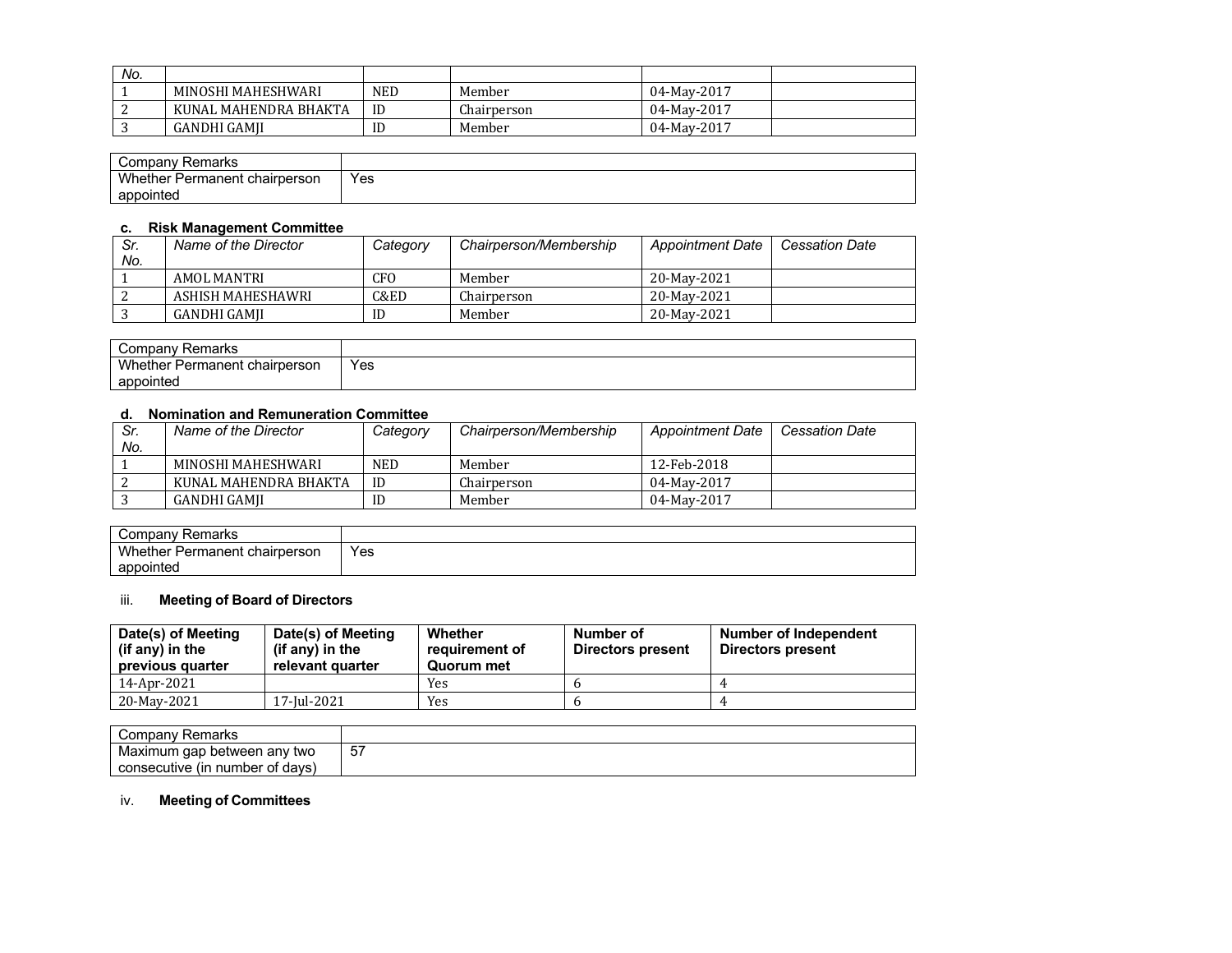| Name of the<br><b>Committee</b>           | Date(s) of meeting<br>during of the<br>committee in the<br>previous quarter | Date(s) of meeting<br>of the committee<br>in the relevant<br>quarter | <b>Whether</b><br>requirement of<br>Quorum met<br>(Yes/No) | Number of<br><b>Directors</b><br>present | Number of<br>independent<br>directors present |
|-------------------------------------------|-----------------------------------------------------------------------------|----------------------------------------------------------------------|------------------------------------------------------------|------------------------------------------|-----------------------------------------------|
| <b>Audit Committee</b>                    | 20-May-2021                                                                 | 17-Jul-2021                                                          | Yes                                                        |                                          |                                               |
| Nomination &<br>Remuneration<br>Committee | 20-May-2021                                                                 | 17-Jul-2021                                                          | Yes                                                        |                                          | 2                                             |

| Company Remarks                 |    |
|---------------------------------|----|
| Maximum gap between any two     | 51 |
| consecutive (in number of days) |    |
| [Only for Audit Committee]      |    |

#### v. **Related Party Transactions**

| <b>Subject</b>                                          | <b>Compliance status</b><br>(Yes/No/NA) | <b>Remark</b> |
|---------------------------------------------------------|-----------------------------------------|---------------|
| Whether prior approval of audit committee obtained      | Not Applicable                          |               |
| Whether shareholder approval obtained for material RPT  | Not Applicable                          |               |
| Whether details of RPT entered into pursuant to omnibus | Not Applicable                          |               |
| approval have been reviewed by Audit Committee          |                                         |               |

| Disclosure of notes on related  |  |
|---------------------------------|--|
| party transactions and          |  |
| Disclosure of notes of material |  |
| related party transactions      |  |

#### **VI. Affirmations**

- 1. The composition of Board of Directors is in terms of SEBI (Listing obligations and disclosure requirements) Regulations, 2015. **Yes**
- 2. The composition of the following committees is in terms of SEBI(Listing obligations and disclosure requirements) Regulations, 2015
	- a. Audit Committee **Yes**
	- b. Nomination & remuneration committee **Yes**
	- c. Stakeholders relationship committee **Yes**
	- d. Risk management committee (applicable to the top 100 listed entities) **- Yes**
- 3. The committee members have been made aware of their powers, role and responsibilities as specified in SEBI (Listing obligations and disclosure requirements) Regulations, 2015. **- Yes**
- 4. The meetings of the board of directors and the above committees have been conducted in the manner as specified in SEBI (Listing obligations and disclosure requirements) Regulations, 2015.**- Yes**
- 5. a. This report and/or the report submitted in the previous quarter has been placed before Board of Directors. **- Yes** b. Any comments/observations/advice of Board of Directors may be mentioned here: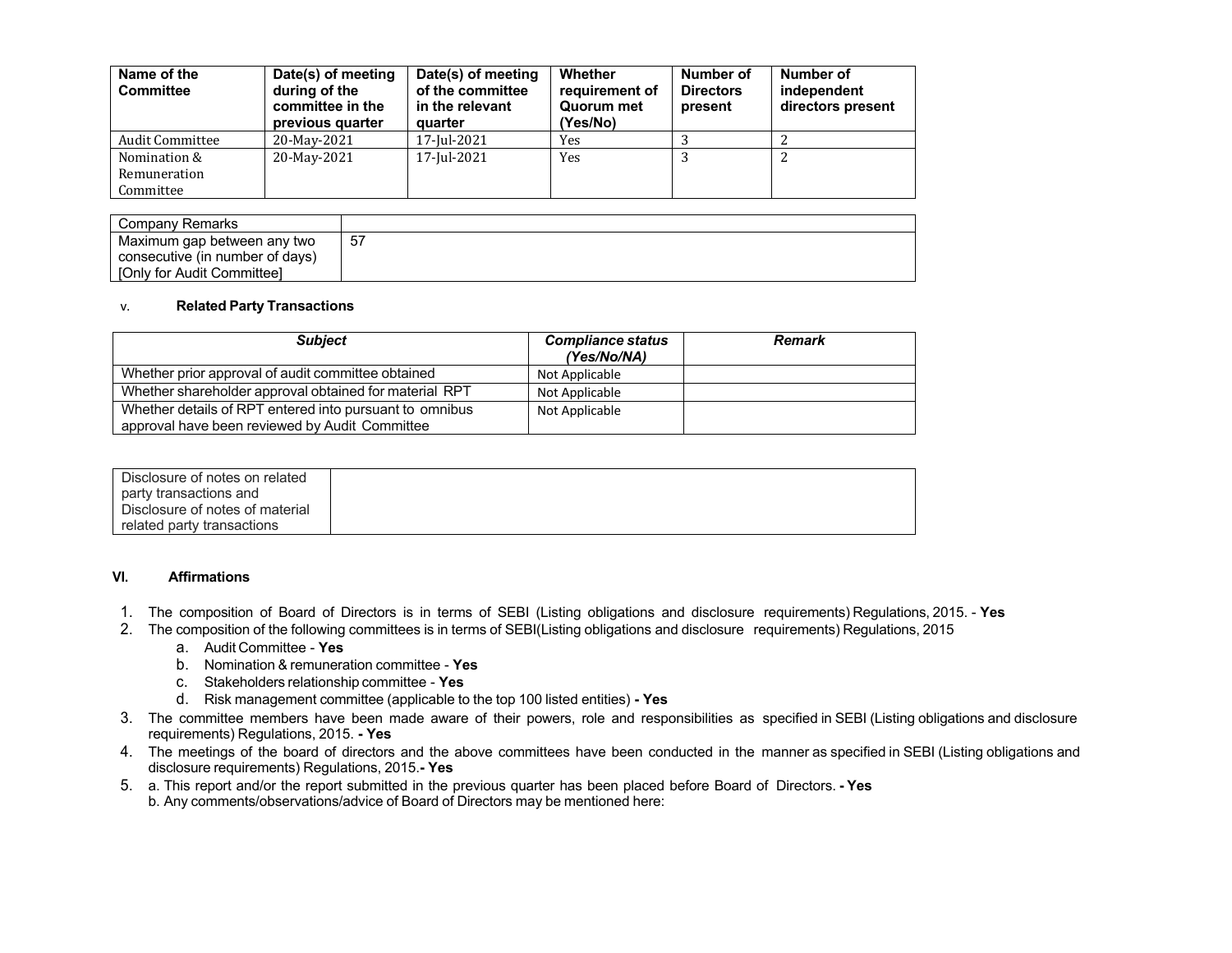**Name : Chinta Shalini Company Secretary** 

### **ANNEXURE III**

**Affirmations**

| <b>Broad Heading</b>                                                                                                                                                                          | <b>Regulation</b><br><b>Number</b>      | <b>Compliance</b><br><b>Status</b> | <b>Company Remark</b> |
|-----------------------------------------------------------------------------------------------------------------------------------------------------------------------------------------------|-----------------------------------------|------------------------------------|-----------------------|
| Copy of the annual report<br>including balance sheet, profit and<br>loss account, directors report,<br>corporate governance report,<br>business responsibility report<br>displayed on website | 46(2)                                   | <b>Yes</b>                         |                       |
| Presence of Chairperson of Audit<br>Committee at the Annual General<br>Meeting                                                                                                                | 18(1)(d)                                | Yes                                |                       |
| Presence of Chairperson of the<br>nomination and remuneration<br>committee at the annual general<br>meeting                                                                                   | 19(3)                                   | Yes                                |                       |
| Presence of Chairperson of the<br>Stakeholder Relationship<br>committee at the annual general<br>meeting                                                                                      | 20(3)                                   | Yes                                |                       |
| <b>Whether "Corporate Governance"</b><br>Report" disclosed in Annual<br>Report                                                                                                                | 34(3) read with para<br>C of Schedule V | Yes                                |                       |

Note:

**Name : Chinta Shalini Designation : Company Secretary**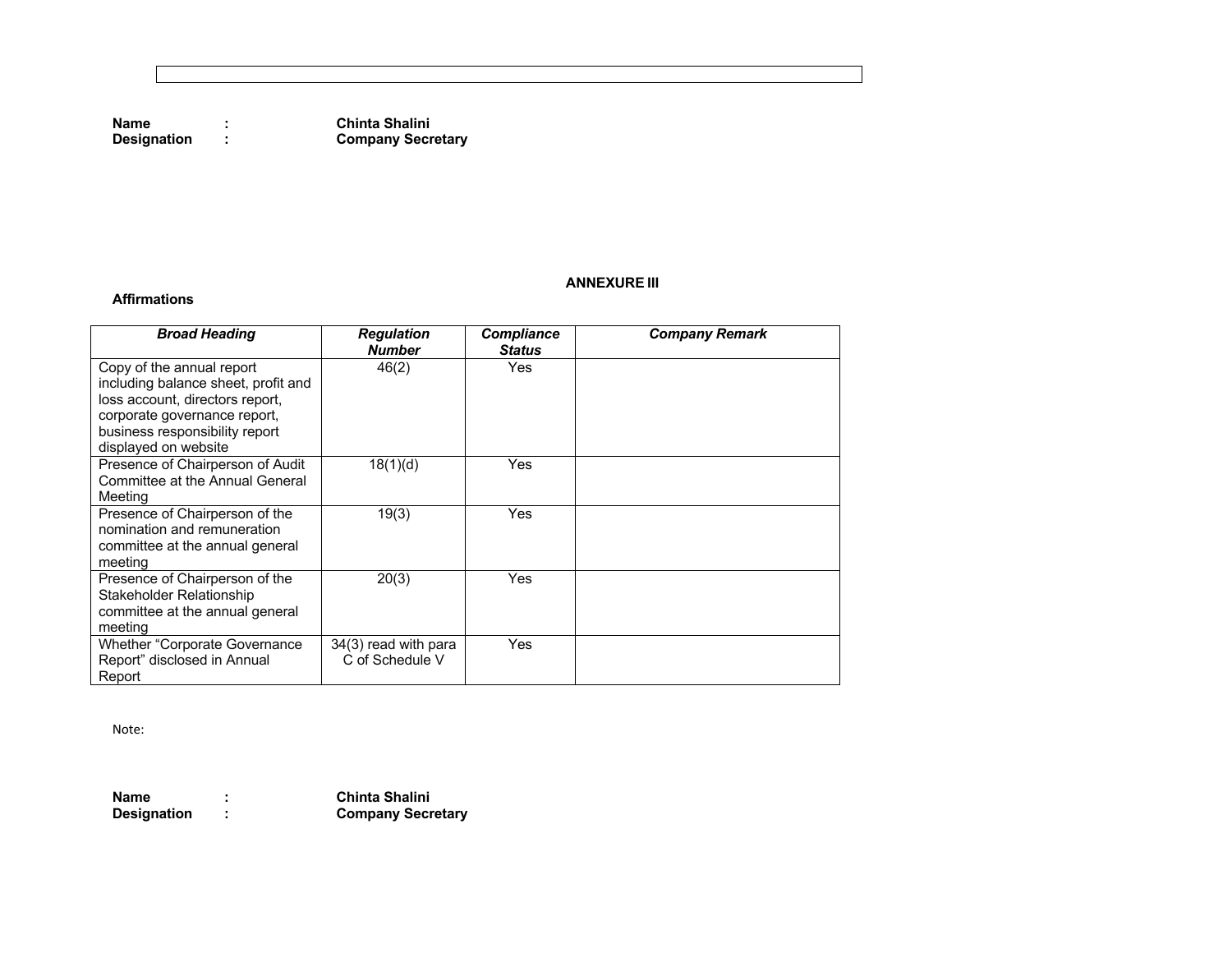|                                                                                                                                                                                                                                                                                         |               |                                                                |                                                                                                                                                     |          | <b>ANNEXURE IV</b>                                                                           |                                                      |          |
|-----------------------------------------------------------------------------------------------------------------------------------------------------------------------------------------------------------------------------------------------------------------------------------------|---------------|----------------------------------------------------------------|-----------------------------------------------------------------------------------------------------------------------------------------------------|----------|----------------------------------------------------------------------------------------------|------------------------------------------------------|----------|
| %symbol%                                                                                                                                                                                                                                                                                | %companyName% |                                                                |                                                                                                                                                     |          |                                                                                              | %quarterEnded%                                       |          |
| (A) Any loan or any other form of debt advanced by the listed entity directly or indirectly to<br>Balance outstanding at the end of six months                                                                                                                                          |               |                                                                |                                                                                                                                                     |          |                                                                                              |                                                      |          |
| Aggregate amount advanced during six months<br>Promoter<br><i>Directors</i><br>Promoter or<br>any other entity<br><i>(including)</i><br>Group or any<br>controlled by<br>relatives)<br>other entity<br>controlled by<br>them<br>or any<br>them<br>other entity<br>controlled<br>by them |               | <b>KMPs</b> or<br>any other<br>entity<br>controlled<br>by them | Promoter<br>Promote<br>Group or<br>r or any<br>other<br>any other<br>entity<br>entity<br>controlle<br>controlled<br>by them<br>them<br>d by<br>them |          | <b>Directors</b><br><i>(including)</i><br>relatives) or<br>any other entity<br>controlled by | KMPs or any<br>other entity<br>controlled by<br>them |          |
| 0                                                                                                                                                                                                                                                                                       | 0             | $\Omega$                                                       | 0                                                                                                                                                   | $\Omega$ | $\Omega$                                                                                     | $\Omega$                                             | $\Omega$ |

**(B) Any guarantee/ comfort letter (by whatever name called) provided by the listed entity directly or indirectly, in connection with any loan(s) or any other form of debt availed by:**

| <b>Entity</b>                                                      | Type (guarantee, comfort letter<br>etc. | Aggregate amount of<br>issuance during six<br>months | Balance outstanding at the end of<br>six months (taking into account<br>any invocation) |
|--------------------------------------------------------------------|-----------------------------------------|------------------------------------------------------|-----------------------------------------------------------------------------------------|
| Promoter or any   0<br>entity<br>other<br>controlled<br>by<br>them |                                         |                                                      | 0                                                                                       |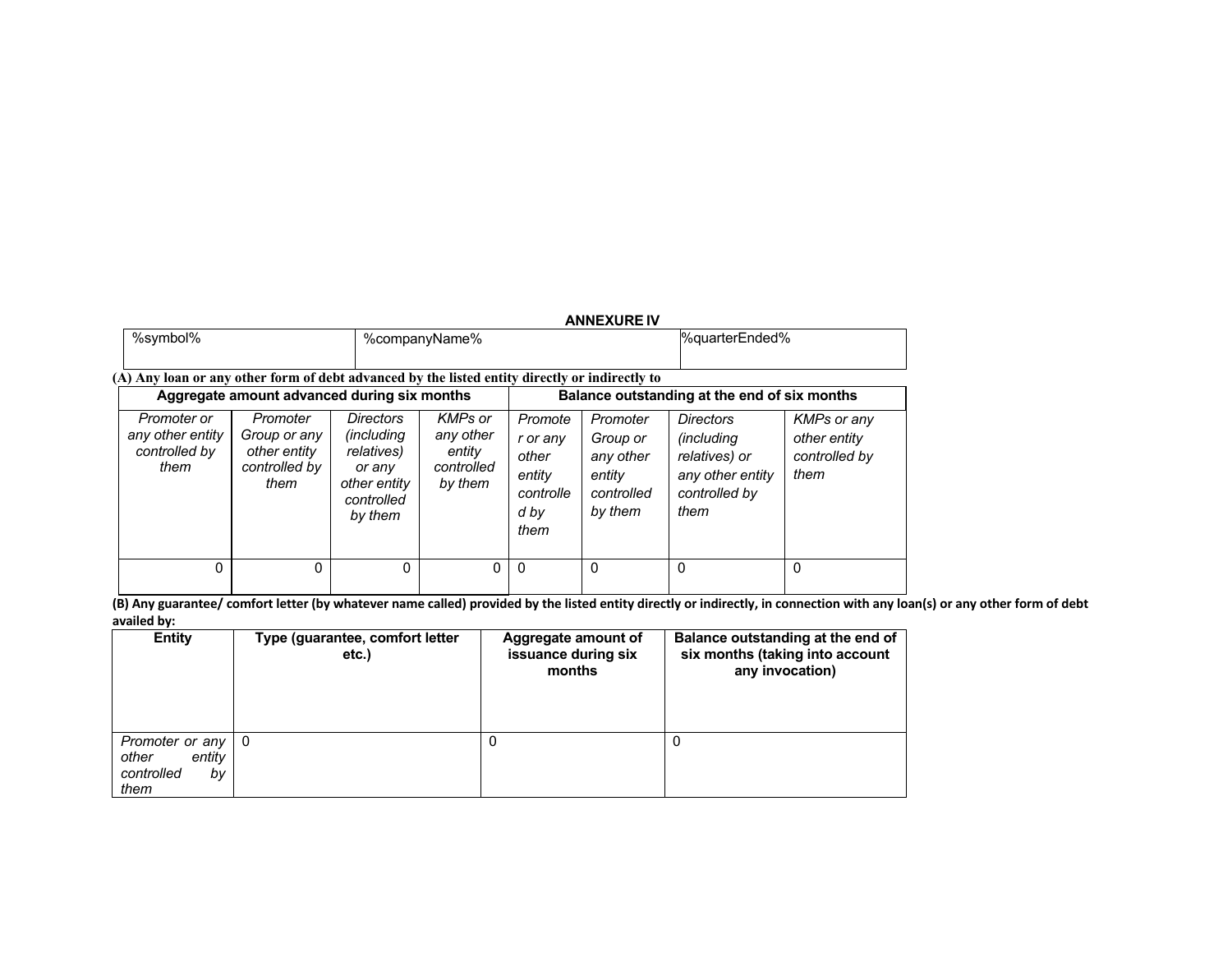| Promoter Group   0<br>or any other<br>entity controlled<br>by them                          |                | 0 | 0 |
|---------------------------------------------------------------------------------------------|----------------|---|---|
| Directors<br>(including<br>relatives) or any<br>other<br>entity<br>controlled<br>by<br>them | 00             | 0 | 0 |
| <b>KMPs</b><br>any<br>or<br>entity<br>other<br>controlled<br>by<br>them                     | $\overline{0}$ | 0 | 0 |

#### **(C) Any security provided by the listed entity directly or indirectly, in connection with any loan(s) or any other form of debt availed by:**

| <b>Entity</b>                                                                                       | Type of Security (cash, shares<br>etc.) | Aggregate value of<br>security provided during<br>six months | Balance outstanding at the end of<br>six months |
|-----------------------------------------------------------------------------------------------------|-----------------------------------------|--------------------------------------------------------------|-------------------------------------------------|
| Promoter or any<br>other<br>entity<br>controlled by them                                            | $\mathbf{0}$                            | 0                                                            | 0                                               |
| Promoter Group or<br>any other entity<br>controlled by them                                         | $\Omega$                                | 0                                                            | 0                                               |
| <b>Directors</b><br><i>(including</i><br>relatives) or any<br>other<br>entity<br>controlled by them | 0                                       | 0                                                            | 0                                               |
| KMPs or any other<br>entity controlled by<br>them                                                   | $\Omega$                                | 0                                                            | 0                                               |

**(D) If the Listed Entity would like to provide any other information the same may be indicated here**